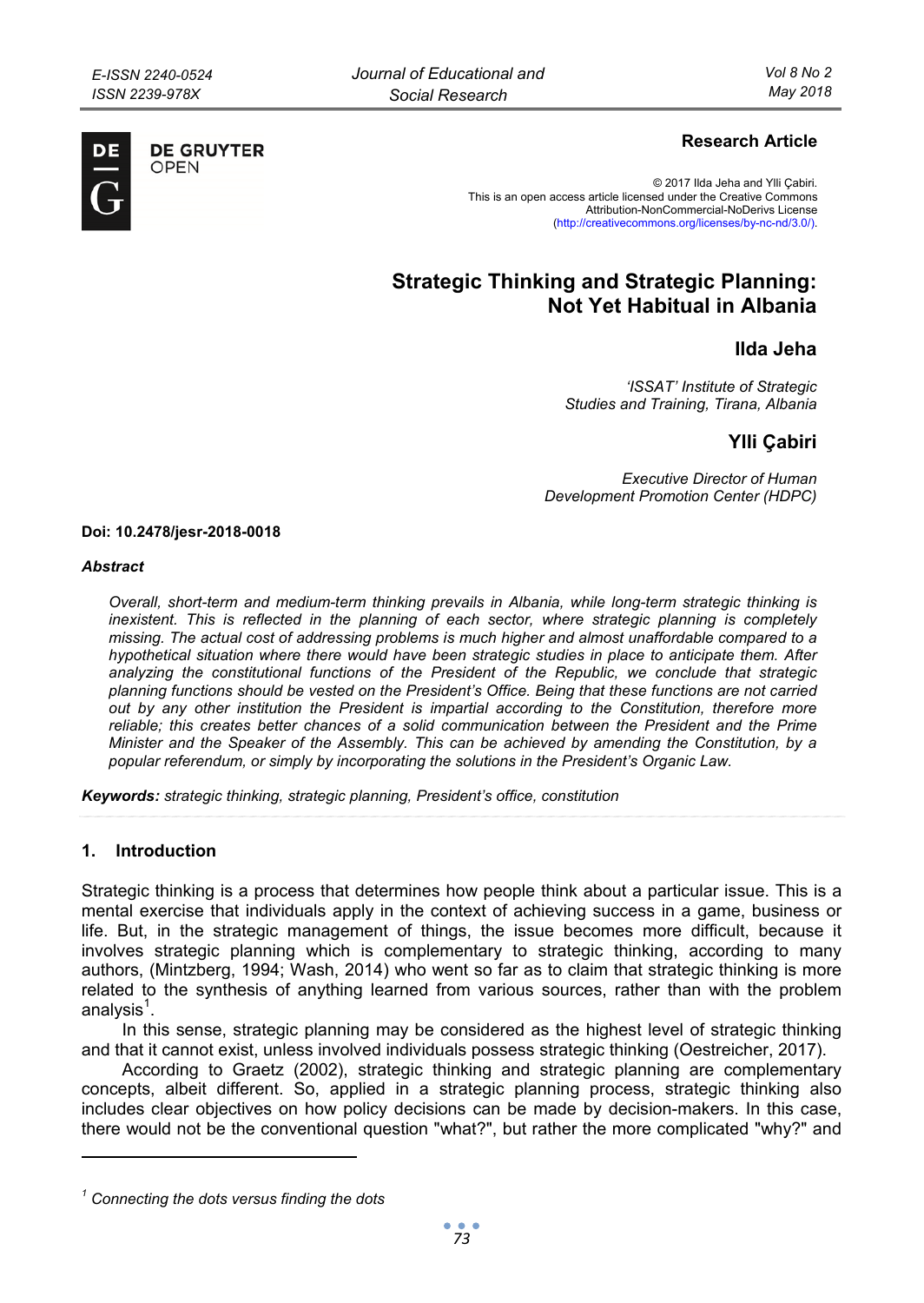| E-ISSN 2240-0524 | Journal of Educational and | Vol 8 No 2 |
|------------------|----------------------------|------------|
| ISSN 2239-978X   | Social Research            | May 2018   |

"how?". This type of conclusion is supported by the majority of authors (Mintzberg, 1994) engaged in this issue, but also draws an obvious distinction between strategic thinking and strategic planning. Strategic Planning is the process of determining the direction to pursue and the required financial resources required. But the mindset of drafting strategies is a relatively new notion that found room to develop only during the 1960s.

Although there is no exhaustive definition of these concepts, it is acknowledged that they entail the synthesis of psychological and material data. This incomplete analysis is more relevant to public administration, because the concepts are more complete for the private sector. Business managers are much clearer on how to strategically analyze each business policy (Stenleigh, 2009).

Strategists, those drafting strategic documents, and particularly those dealing with long-term strategies, should have the capacity to perform both processes: analysis and synthesis. The analysis is necessary to collect the appropriate data that allows the strategist to find diagnoses. Synthesis is indispensable to determine alternative solutions – at the background of the diagnosis made-and select the most priority one. The strategy has different definitions, but it generally involves setting objectives, selecting the actions be taken to ensure fulfillment of these objectives and commitment of adequate human and financial resources to execute these actions. In this view, the strategist profession becomes a coveted profession of the best. Usually, after the civil service competitions, training is provided to strategists. In Albania, this profession does not exist and no specific knowledge/training on strategic thinking and planning is provided to civil servants. Particularly, strategic thinking is a very effective way of thinking for decision-makers, who, in most cases do not know their profession. After all, the question is how a decision-maker can become more strategic (Bowman, 2016; CMOE, 2017)and this is learned in training courses. On the other hand, decision-makers themselves are very interested in learning the basic concepts of strategic planning and feel the pressure to have this knowledge and apply it (Oestreicher, 2017). Decision makers think more in the short- or medium term and almost never in the long run. This is evident from the analysis of the Council of Ministers (Cabiri, 2018) or the analysis we made to strategic documents which set national, local, sector and crosscutting targets up to 2020.

Specifically, strategic thinking is a very efficient way of thinking for decision-makers. Because, eventually, the point is how a decision-maker may be more strategic (Bowman, 2016).

In Albania, decision-makers think more in the short and mid-term, and almost never in the long term. One of the main drivers of this mindset-apart from the individual qualities of decisionmakers seems to be the governing mandate restricted to 4 years at best. Such short time-span promotes short-term thinking, because there is no guarantee that a decision-maker will keep the job for a long time, despite the political choices made and the change of majority. This is why politicians tend to have a short-term thinking and hardly ever project their thinking in the long term. This mandate duration promotes short-term thinking, because there is no guarantee that the decisionmaker will keep the same position later on. Such mind-set is clearly reflected also in the time span of various national, crosscutting, sector or local strategies. Budget Strategies are the typical case. These have a 3-year time span with annual revision. The strategic MTF<sup>2</sup> document included in our fiscal framework by the World Bank itself has 3-year duration. It is considered our country's Finance Constitution. So, the World Bank experts included a 3-year budget planning in our legislation expected to be implemented by public administration specialists used to implementing 5-year plans of the previous system. This is a paradox, according to us.

## **2. Methodology**

 $\overline{a}$ 

The basis of the full study was a detailed analysis of the constitutional functions of the President of the Republic against the background of the organizational set-up approved by many Albanian Presidents.

The assessment of the constitutional functions of the President of the Republic is based on a

*<sup>2</sup> Medium-Term Financial Review*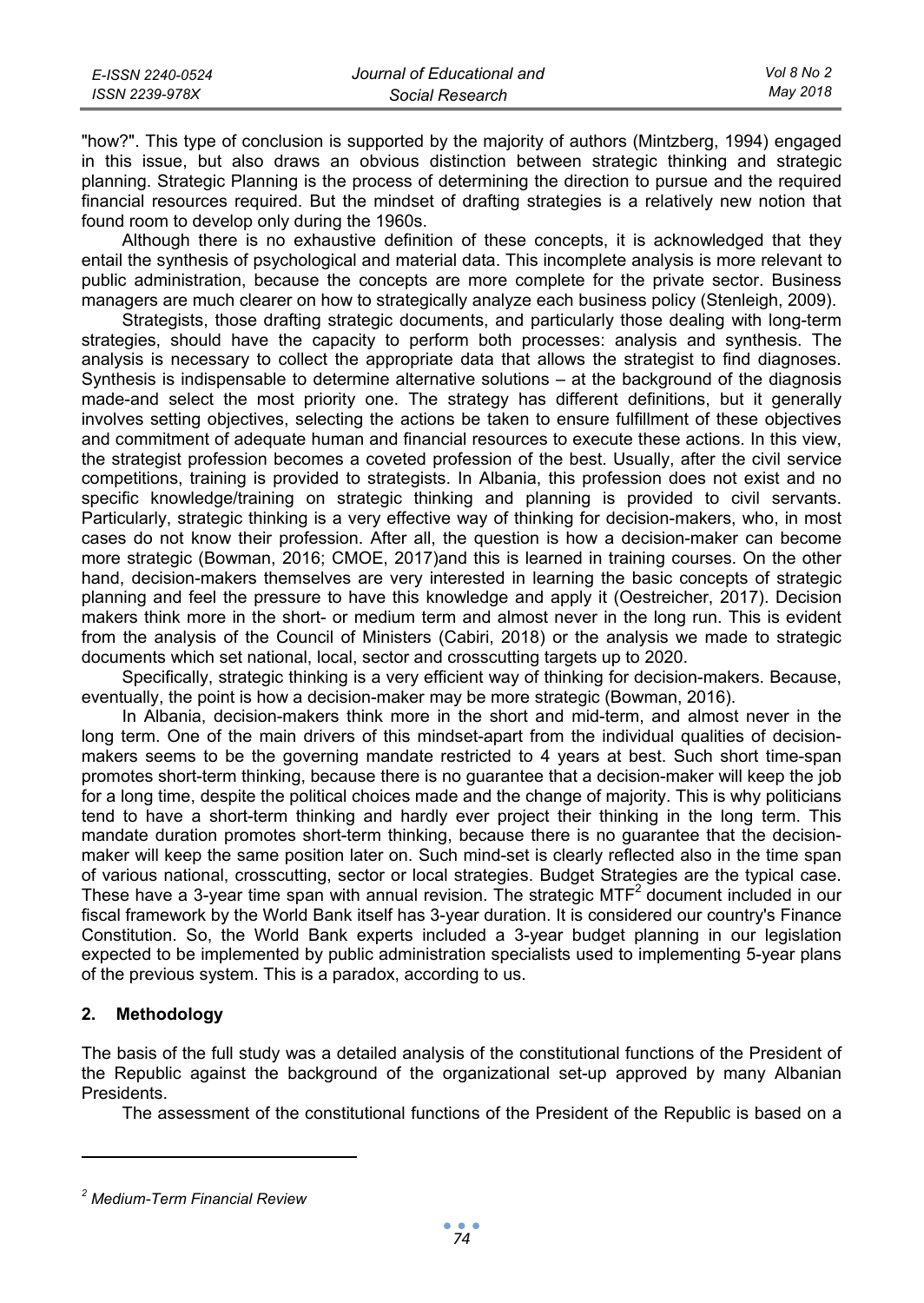| E-ISSN 2240-0524 | Journal of Educational and | Vol 8 No 2 |
|------------------|----------------------------|------------|
| ISSN 2239-978X   | Social Research            | Mav 2018   |

full functional analysis and the set-up of the institution (Jeha, 2017b).

Similarly, all sector, cross-cutting, national and local strategies adopted so far were examined to understand the level of strategic thinking and to what extent this level has been translated into strategic planning.

Also, five focus-group discussions were organised. The goal was to obtain the opinion of public administration specialists on the necessity of adding the strategic planning function to the public administration functions and how to introduce this function into the existing institutions. An additional goal of these discussions was also to test our opinions on this matter.

## **3. Strategic Studies are Indispensable**

A typical example is the 'patriotic' public investment on the Nation's Highway. The World Bank ranked Albania as heavily dependent on agriculture (55%), followed by industry (24%) and services (21%). Only 40% of the population lived in urban areas (The World Bank, 2001). Given that Albania had inherited a very poor transport infrastructure, a poor and lacking road network, and an inexistent rail transport from the previous regime, there was a complete political consent to build Durres-Morine highway as a top priority. This costly road was built to link two vital parts of the Albanian nation-Albania and Kosovo. It was projected to generate significant economic gain on both parts due to more exchange opportunities, the better use of the one of the Albanian Ports and a much larger tourist inflow to the Adriatic beaches. But, it fell short of projecting the real high cost of the road! The highway maintenance was not considered by numerous World Bank (The World Bank, 2003) documents which attributed everything to the road: improving traffic flow, reduced transport costs for goods and people, significant reduction of accident rates in priority sections, etc. The documents identified some indispensable aspects: the environmental assessment, the degree of forest damage, the cultural values that may be encountered, but strangely enough, it failed to at least mention the maintenance cost. Although decision-makers are hesitant to state it openly, the connection of both parts (Albania and Kosovo), whenever it happens, has a high cost which is yet to be calculated. It is not yet studied how the customs union will take place, what impact it will have, how electricity generation will fare in the future given that Kosovo has coal-based generation and Albania is dependent on hydropower plants; also, Kosovo is seen to have a more developed agriculture sector with more potential than Albania.

Integration into the European Union can also be a major and far-reaching event for Albania; it is no longer a hypothetical integration, (European Commission, 2018) but it is unstudied.

Economically, the country is thought to become stronger due to greater development and infrastructure harmonization. Also, some economic sectors might develop at a faster pace: agriculture and industry may be the two key sectors to benefit. Besides, foreign investment can grow much more due to the elimination of bureaucratic barriers and increased reliability of Albania in the eyes of investors. So, revenue would grow due to this economic advancement, but could be reduced on the other hand due to the customs union.

The continuous migration of villagers to urban centers is another unstudied trend. This is considered a typical phenomenon of the Albanian transition. Rural families from remote areas moved to cities under the motto "better off jobless in the city than staying in village" (UNDP, 2003), mainly to the capital Tirana; this led to the establishment of the Kamza Municipality consisting almost totally of newcomers (it is the fifth Municipality by number of inhabitants, compared to the 2,000-year old city of Berati which is eighth). Kamza Municipality also has a big number of births compared to the rest of the other municipalities. So, it is almost certain that it will be ranked higher in the next 2021 Census. But the integration of newcomers and, in particular, the services offered to them leave to be desired. Each example above shows that the lack of strategic studies has a very high cost, so strategic studies are imperative. In each of the above cases, we tried to argue that strategic planning is indispensable, but this task must be properly addressed by the relevant institutions.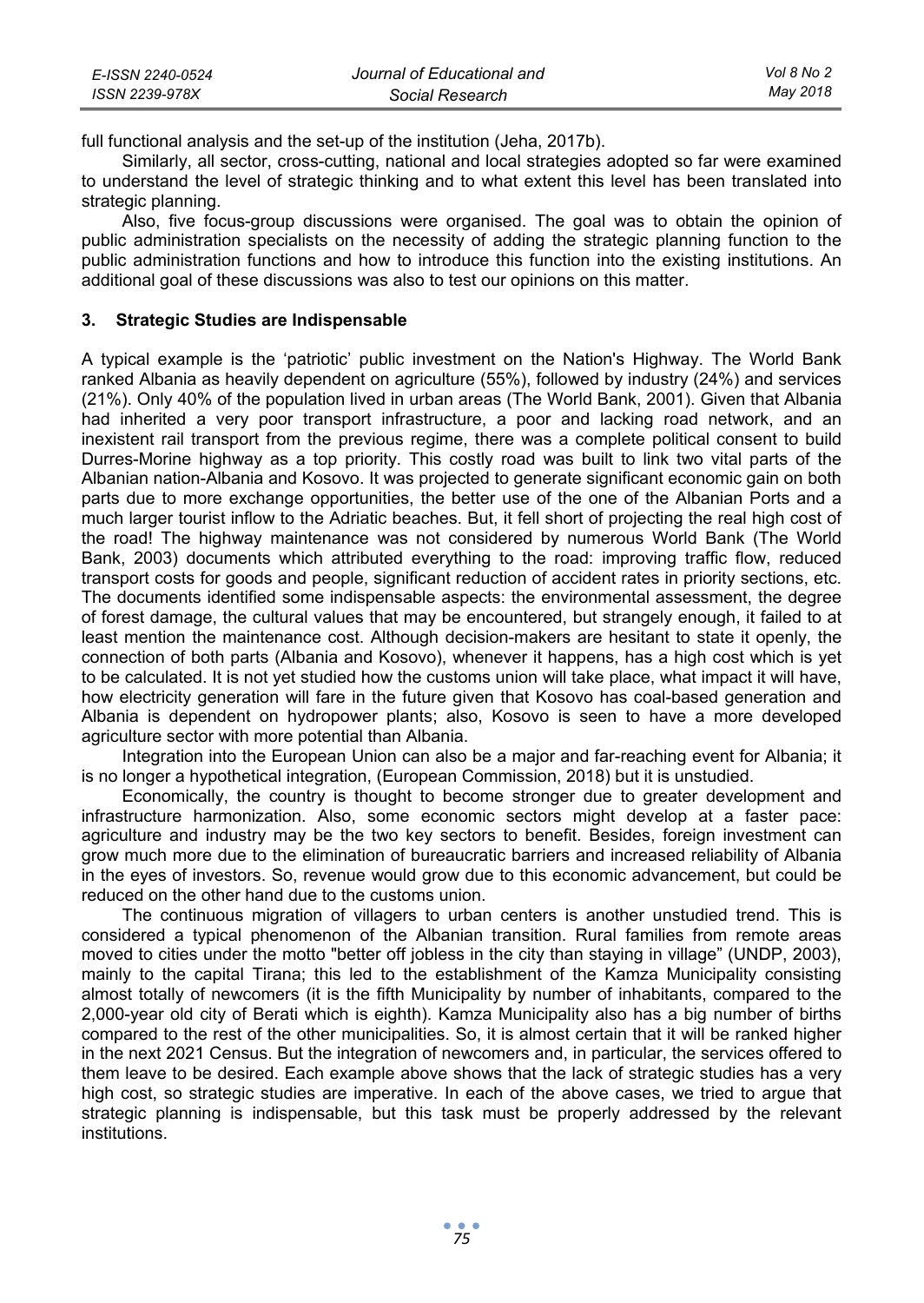### **4. Where may this Function be Introduced**

We think that any function related to strategic thinking and strategic planning should be introduced in the institution of the President of the Republic. Strategic planning involves an array of issues and in a country like Albania where strategic mind-set is like rare gems, there is hardly any chance that quality documents are produced by a handful of people employed in an institution other than at the President's Office.

We think that a unit, must be urgently introduced at the President's Office, responsible for the management of contracts with third parties, on the assumption that the only way for quality delivery of strategic planning is to hire external expertise.

This unit could draft the terms of reference for strategic plans, contracts them with non-profit organizations, private individuals or businesses, through open competition and according to public procurement rules established by the Council of Ministers. It will manage contracts and remain liable for the quality of studies presented to the contractor.

When this unit deems it necessary, a strategic study of the same issue could be done several times, with required funds to be paid from the State budget or international partners interested in this new function to be rolled out in Albania.

According to the Albanian Constitution (October 1998), the main functions of the President of the Republic include: (i) decree dates of meetings, referenda and elections; (ii) decree/promulgate draft laws or return them for consideration (only once) to the Assembly (iii) appoint senior officials such as the Prime Minister, Ministers, Director of National Intelligence Service, Chairman of the Academy of Science and University Rectors; propose to the Assembly the election/discharge of the Chairman of the State Audit Institution; appoint/discharge plenipotentiaries of Albania in other countries and international organizations; (iv) protocol functions; (v) chair the High Council of Justice; (vi) President of Republic is the Commander in Chief of the Armed Forces and is advised by the National Security Council; and (vii) other functions.

*These functions clearly show that:* (i) Albania has a President with important functions, so the media and political debate over the President being a "notary of the Government decisions" seems to stem from the consideration (by a few) that the President deals with politics, not with duties; (ii) The President has no strategic constitutional functions that require strategic thinking from the institution on long-term development issues in the country. Inclusion in the Constitution of new functions for the President related to the drafting of long-term strategies for certain issues is necessary, because these functions are not carried out by any public institution at the moment; and the President is considered *super partes,* so this institution is the most appropriate place to think strategically and impartially, with constitutional consideration that the Albanian president is politically independent and unbiased. Even if the President of the Republic is impartial and politically independent, this Unit cannot be independent in each of the existing institutions, because the latter are constitutionally political. That is why we think that the Strategic Plans Management Unit can fit in the President's Office better than in any other institution. This would further facilitate cooperation with two other powers: the government and the Assembly. The issues affecting cooperation between these two institutions are well known, to the point that it is claimed that there is no need for legal improvement. It is seen as a genetic issue driven by the past system. Albanians, as Balkans, feel the need to control, be above others, and this makes the "three-way system" with the President, Prime Minister and Assembly Speaker hardly functional. Apart from launching strategic studies and negotiating the recommendations and conclusions with the other branches of power, the awareness-raising function must be considered; it is indispensable to raise awareness among stakeholders on long-term strategic thinking, starting with the public, media, civil society and decision-makers (Schroer, 2015). The President would feed this three-way system the strategic conclusions of studies to be reflected in the short and medium term strategies they draft and approve, as well as in the respective legal and regulatory framework they adopt. This would mean that any strategy drafted by the Ministries would consider the relevant long-term objectives laid down in the national strategic plans. So, such documents would be much more accurate and valuable. Prior to developing strategic planning, strategic thinking needs to be developed properly in each key state administration position. Each group of experts has correct concepts of strategic